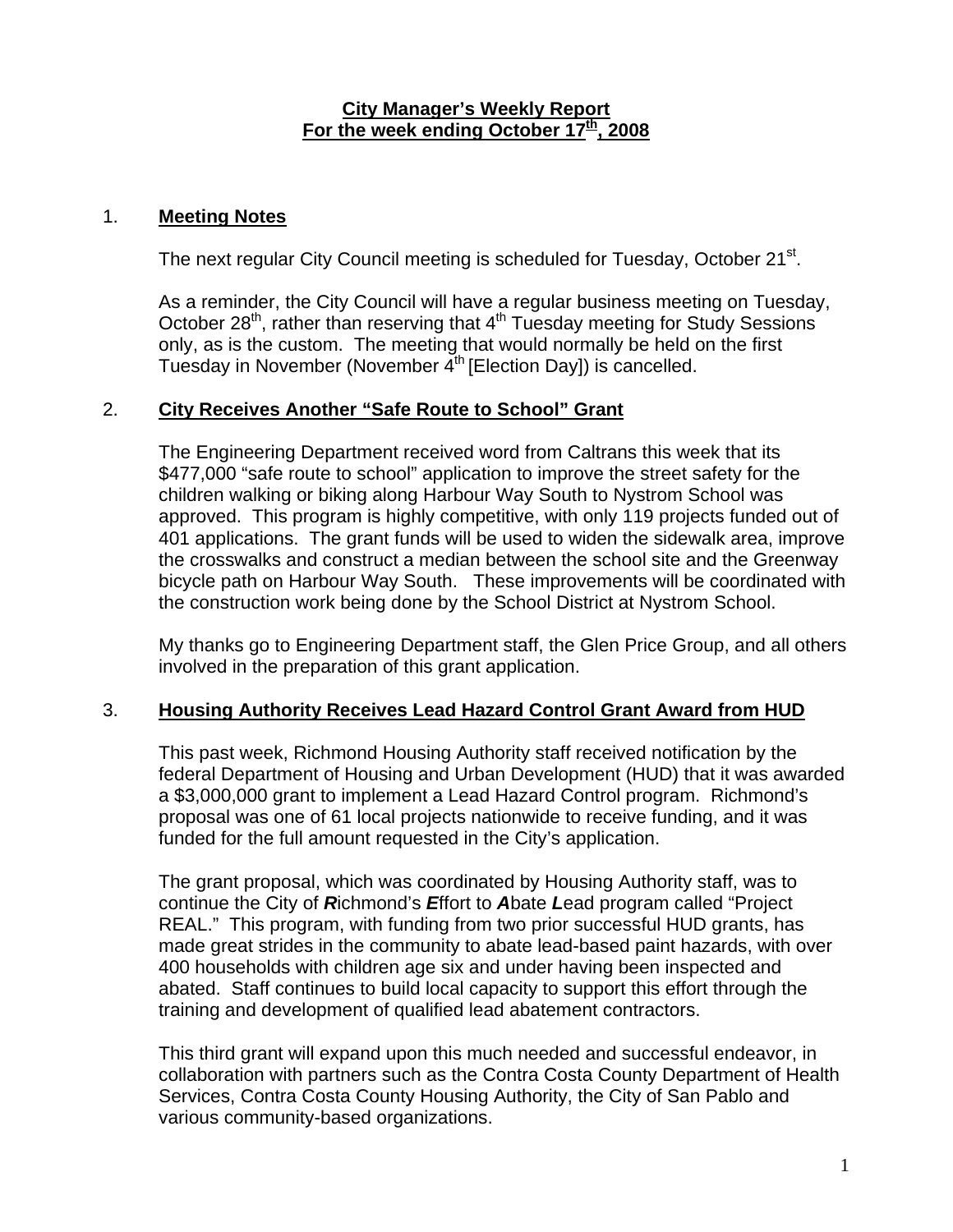My thanks to the Housing Authority staff and all others involved in the preparation of this grant application.

# 4. **Credit Rating Upgrade for Wastewater Bonds**

Standard & Poor's Ratings Services (S&P) raised its rating and underlying rating to "AA-" from "A+" for the City's existing wastewater revenue bonds. The raised ratings reflect the system's strong debt service coverage, approved rate schedule and system capacity. S&P has also assigned a "Debt Derivative Profile (DDP) of 1.5, reflecting S&P's view that Richmond's swap portfolio reflects a very low credit risk at this time, due to the low degree of involuntary termination risk and strong management practices, as evidenced by formalized debt and swap management policies. S&P's DDP scores range from 1 to 4, with 1 representing no risk and 4 representing high risk. This upgrade will result in lower interest rates and associated costs for future bond issues.

# 5. **Police Officer Trainee Examination**

City staff members are continually working to bring more Police officers into the department and into the community. Most recently, on Saturday, October 11<sup>th</sup>, the Human Resources Management Department conducted an examination of thirtyone (31) applicants in the exam for the Police Officer Trainee position. This examination consisted of the California Peace Officer Standards and Training (POST) Entry Level Test Battery and a writing exercise. Candidates also took the physical abilities test that was administered by the Richmond Police Department. Candidates who pass the POST Entry Level Test Battery and the physical abilities test will be invited to interview with the Police Department. Candidates who are successful in the interview process will be placed on an employment list. These candidates will be eligible for selection, after passing a polygraph exam, a thorough background investigation, and psychological and medical evaluations. Individuals selected from the employment list will attend a POST Certified Police Recruit Academy.

## 6. **Payroll System Conversion**

As you may recall, City staff members are working to implement a new integrated finance and accounting system, MUNIS, to replace the current SAP system. The payroll/human resources function is a key component of this new system, and ideally, one would always like to make the system conversion beginning January 1<sup>st</sup> to simplify annual tax reporting. With this looming deadline in mind, the City's Payroll/Human Resources team spent this past week, including many hours over this past 3-day weekend, entering and proofing in MUNIS to prepare the system for the conversion process, which includes running 3 "parallel" payroll runs with the old system. Dozens of City employees, including those from outside the Finance and Human Resources Departments, responded to a call for volunteers and came in to help out on Saturday, Sunday and Monday (a City holiday!), working from 5:30 am until 6:00 pm. With the help of the volunteers, the group completed all tasks necessary for the City to have its first parallel payroll processing next week, and is still planning to "go live" in MUNIS on January 1.